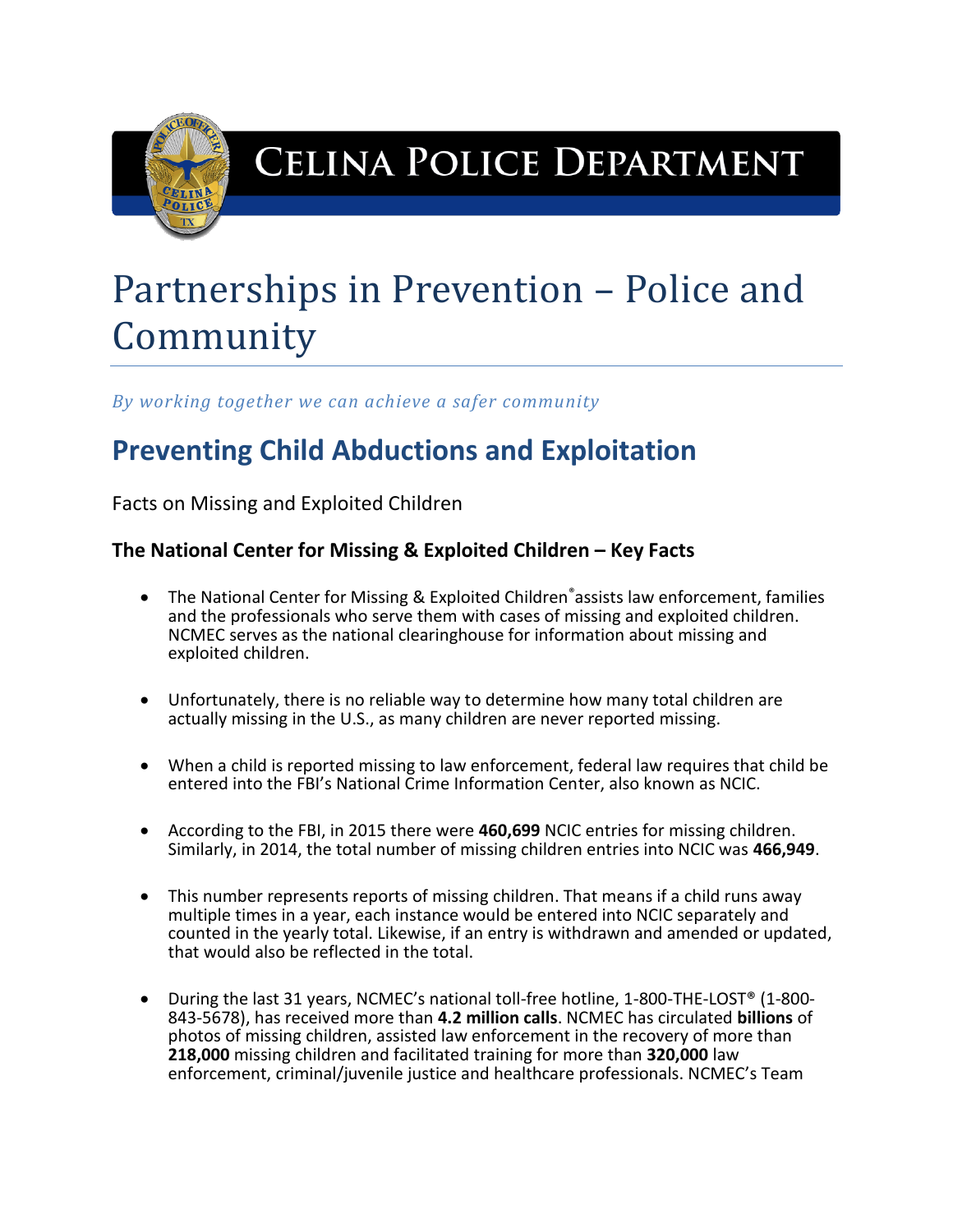HOPE volunteers have provided resources and emotional support to more than **55,000** families of missing and exploited children (NCMEC, 2016).

#### **Preventing Abductions**



The National Center for Missing & Exploited Children provides comprehensive information and tools to assist parents in teaching their children safety. Please visit the NCMEC website to access this important information which includes the following Tips For Parents: Safety Scenarios, Preventing Abductions, Going Out Checklist, Child ID

Kit, and more.

NCMEC - <http://www.missingkids.org/home>

Resources for Families - <http://www.missingkids.org/Families>

Tips For Parents - <http://www.kidsmartz.org/ParentTips>

### Report It





If you think you have seen a missing child, contact the National Center for Missing & Exploited Children 24-hours a day, 7 days a week.

Notify the Celina Police Department at 972-382-2121 or Dispatch 972-547-5100. In an Emergency Call 911.